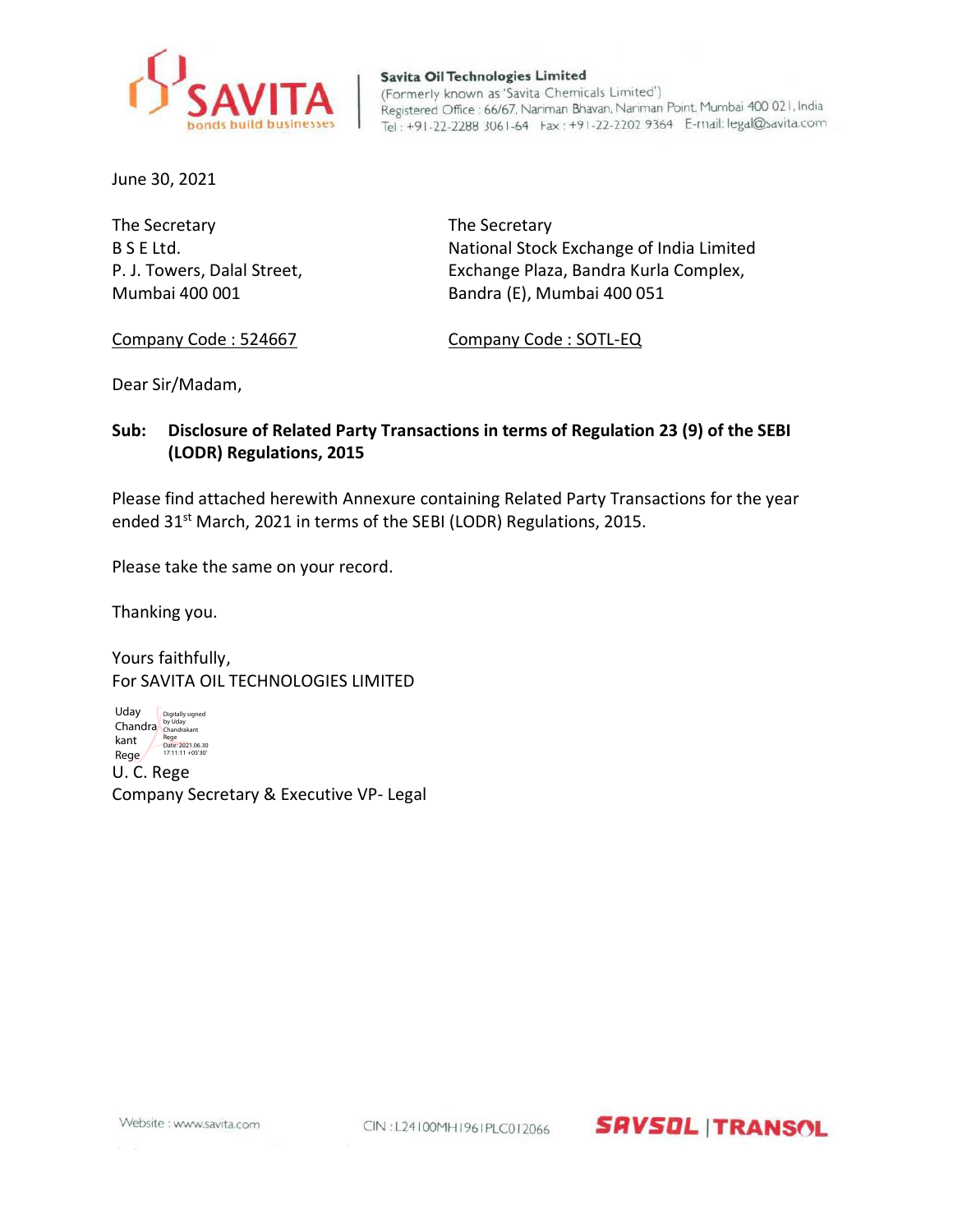

Savita Oil Technologies Limited (Formerly known as 'Savita Chemicals Limited') Registered Office : 66/67, Nariman Bhavan, Nariman Point, Mumbai 400 021, India Tel: +91-22-2288 3061-64 Fax: +91-22-2202 9364 E-mail: legal@savita.com

## **Details of Key Managerial Personnel and Enterprises**

| <b>Particulars</b>                       | <b>Names of Related parties</b>               |  |
|------------------------------------------|-----------------------------------------------|--|
| Enterprises where Key Managerial<br>a)   | 1. Savita Polymers Limited                    |  |
| Personnel or relatives of Key Managerial | 2. Savita Petro Additives Limited             |  |
| Personnel have control or significant    | 3. Basant Lok Trading Co. (A Private Company) |  |
| influence                                | 4. Chemi Pharmex Pvt. Ltd.                    |  |
|                                          | 5. Khatri Investments Pyt. Ltd.               |  |
|                                          | 6.Kurla Trading Co. Pvt. Ltd.                 |  |
|                                          | 7. Mansukhmal Investment Pyt. Ltd.            |  |
|                                          | 8. Naved Investment & Trading Co. Pvt. Ltd.   |  |
|                                          | 9.D. C. Mehra Public Charitable Trust         |  |
|                                          | 10.N. K. Mehra Trust                          |  |
|                                          | 11.NKM Grandchildren's Trust                  |  |
| b) Relative of Key Managerial Personnel  | 1. Mrs. R. G. Mehra (wife of Mr. G. N. Mehra) |  |
|                                          | 2. Ms. S. G. Mehra (Daughter of Mr. G. N.     |  |
|                                          | Mehra)                                        |  |
|                                          | Ms. R. U. Rege (Daughter of Mr. U. C. Rege)   |  |
| c) Key Managerial Personnel              | 1. Mr. G. N. Mehra (Managing Director)        |  |
|                                          | 2. Mr. S. G. Mehra (Whole-time Director)      |  |
|                                          | 3. Mr. S. M. Dixit (Whole-time Director &     |  |
|                                          | CFO)                                          |  |
|                                          | 4. Mr. U. C. Rege (Company Secretary)         |  |

## **Details of related party transactions during the year ended 31st March 2021**

| <b>Nature of Transactions</b> | <b>Name of Related Party</b>        | Amount<br>(Rs. in lakh) |
|-------------------------------|-------------------------------------|-------------------------|
| Sale of goods                 | Savita Polymers Limited             | 1,075.53                |
|                               | Chemi Pharmex Pvt. Ltd.             | 174.15                  |
|                               | Khatri Investments Pvt. Ltd.        | 120.19                  |
| Purchase of goods             | Savita Polymers Limited             | 396.92                  |
|                               | Chemi Pharmex Pvt. Ltd.             | 124.79                  |
| Rent received                 | Savita Polymers Limited             | 43.19                   |
| Rent paid                     | Chemi Pharmex Pvt. Ltd.             | 45.35                   |
| Car Parking charges           | Basant Lok Trading Co. (A Private   | 0.15                    |
|                               | Company)                            |                         |
|                               | Chemi Pharmex Pvt. Ltd.             | 0.15                    |
| Donations                     | D. C. Mehra Public Charitable Trust | 55.00                   |
|                               | N. K. Mehra Trust                   | 55.00                   |